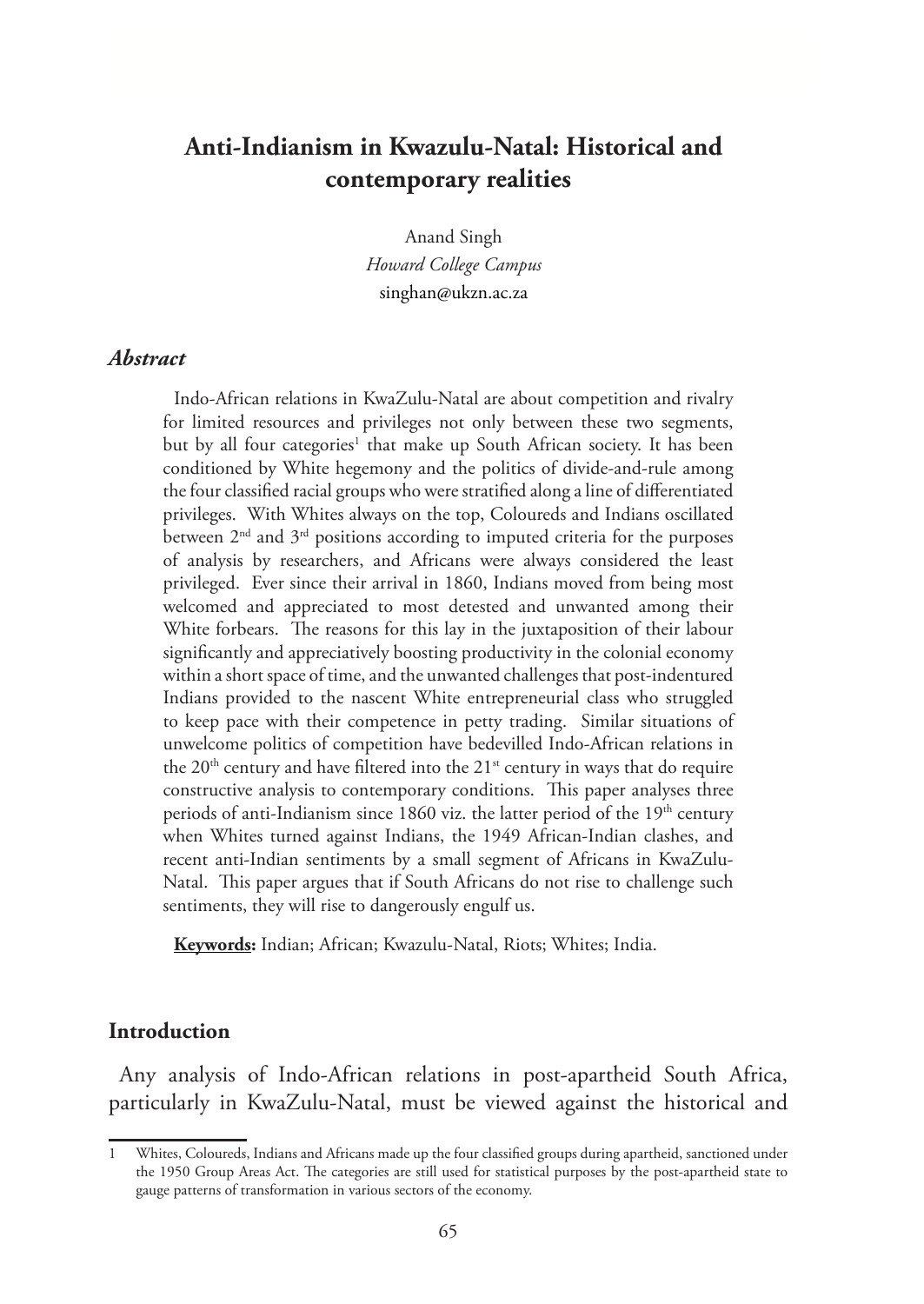contemporary complexities that characterise the Indian presence not only in this province but also in the entire African continent. While there is a widespread belief that India's contact with Africa predates European colonial expansionism,<sup>2</sup> the presence of Indians as settled segments in Africa only really began with the colonial need for their labour.3 This requirement was spearheaded by the need for indentured labour after the abolition of slavery. Differences between slavery and indentured labour lay in the former being a purchase and sale agreement which permitted indefinite ownership once the transaction was concluded, while the latter was on a contractual basis that forbade permanent ownership of the labourers. Indian indentured labour in the Natal colony began in 1860 with three-year contracts, but was later changed to five years when three years was considered too short a period. The value of indentured labour was almost instantly witnessed when sugar production in the colony increased four-fold within the first few years of indentured labour being introduced - from 25000 pounds in 1863 to100 000 pounds in 1864.<sup>4</sup> In order to encourage Indians to remain in Natal, the colonists offered them land in lieu of their return fares to India. Many had preferred to return but others accepted and began building a permanent segment of an Indian population amidst a growing diversity of racial and ethnic groups in the colony. While the "Natal colony" is often associated with British colonialism, others classified as "Whites", such as Afrikaners and Portuguese, as well as African people from the Eastern Cape such as Xhosas and Sotho from in and around kingdom of Lesotho, began trickling into the colony.5

A common denominator between slavery and indentured labour however was the violent and harsh conditions that both slaves and indentured labourers had to endure. Violence against Indian labourers was both physical and structural. The physical violence was often seen in the lashings that they received for misdemeanours or for not succumbing to colonists' demands, often meted

<sup>2</sup> A Biswas, "India's growing trade and investments with East African countries", M Mwagiru and A Biswas (eds), *East Africa-India security relations* (Nairobi, IDIS/PRIASA, 2012), pp. 139-148.

<sup>3</sup> V Pathak, "India-Ethiopia relations in the 21st Century", M Mwagiru and A Biswas (eds), *East Africa-India security relations* (Nairobi, IDIS/PRIASA, 2012), pp. 161-170; N Ray, "India and East Africa: Development cooperation", M Mwagiru and A Biswas (eds), *East Africa-India security relations* (Nairobi, IDIS/PRIASA, 2012), pp. 149-160; M Sahu, "Emerging hydrocarbon resources in East Africa and India", M Mwagiru and A Biswas (eds), *East Africa-India security relations* (Nairobi, IDIS/PRIASA, 2012), pp. 171-182; S Sudhakaran, "India's footprints in East African community: Trade and foreign investment", M Mwagiru and A Biswas (eds), *East Africa-India security relations* (Nairobi, IDIS/PRIASA, 2012), pp. 183-192.

<sup>4</sup> F Meer, *Portrait of South African Indians* (Durban, Avon House, 1969), p. 24.

<sup>5</sup> G L'ange, *The white Africans: From colonisation to liberation* (Johannesburg, Jonathan Ball Publications, 2005).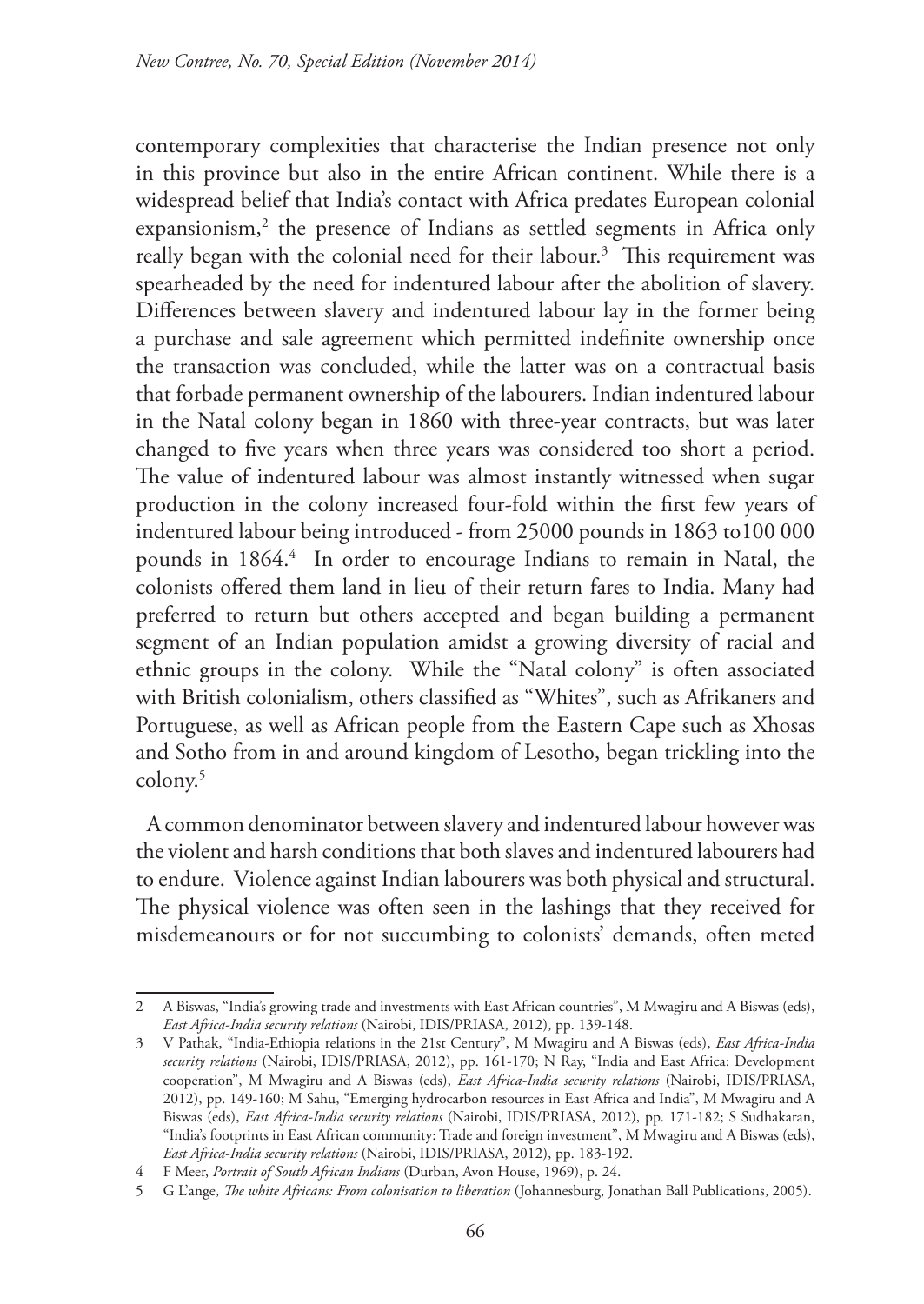out by the use of African males.6 The structural violence came in the form of sustained attacks against them by local Whites who had the privilege of being backed by the official colonial structures. Ever since the completion of their contracts the success among post-indentured Indians in their entrepreneurial drives created significant consternation among many White entrepreneurs. At least two magisterial reports in the nineteenth century reveal this:<sup>7</sup>

A few more Indian stores have been opened in the town of Verulem during the year, and two European stores have been closed for want of support, the Indians having entirely absorbed the petty trade with Indians and Natives"; and

Complaints continue to be made of the increasing number of Indian traders and hawkers… these people render it impossible for small European store keepers to make a living.

Among the Indian indentured labourers there were two spheres of violence through which they had to persevere in order to claim their spaces in the colonies that they had settled in viz. the violence by their colonial masters against them, and the organised ethnic violence in most of the countries after independence in the twentieth century. In East Africa for instance, particularly Kenya, Uganda and Tanzania, there were state assisted processes that mobilised against Indians in abusive and violent attacks until they either fled or were expelled en-masse. But further away from Africa, in places such as Fiji, Sri Lanka, Guyana, Trinidad and Surinam, the violence against Indians was both physical as well as covert in that their opportunities for unhindered participation in political and economic processes was continuously blocked.<sup>8</sup>

As colonialism was dismantled in each of these countries and White settlers began emigrating, vulnerability of the Indian settlers became more evident through their increased visibility, especially in the work previously done by Whites. Their occupation of key positions in the civil services, in professions and in commerce, as managers, professionals and as successful entrepreneurs, made them the next set of targets after the upholders of European colonialism left these states.<sup>9</sup> In several of these instances such as

<sup>6</sup> F Meer, *"*African and Indian in Durban" (available at: http://www.vl.sahistory.org.za/pages/library-resources/ articles\_papers/1960-african-indian-in-Durban, as accessed on 1 October 2014).

<sup>7</sup> E Pahad, *The development of Indian political movements in South Africa, 1924-1946* (Ph.D, University of Sussex, 1972), p. 16.

<sup>8</sup> M Klaas, *Indians in Trinidad: A study of cultural persistence* (New York, Columbia University Press, 1961); IM Cumpston, *Indians overseas: British territories, 1834-1854* (London, Dryden Press, 1969); H Tinker, *Separate and unequal: India and the Indians in the British commonwealth* (London, C Hurst, 1976).

<sup>9</sup> P Bhatia, *Indian ordeal in Africa* (Delhi, Vikas, Vikas Publishing House, PvT. Ltd, 1973), pp. 3-5.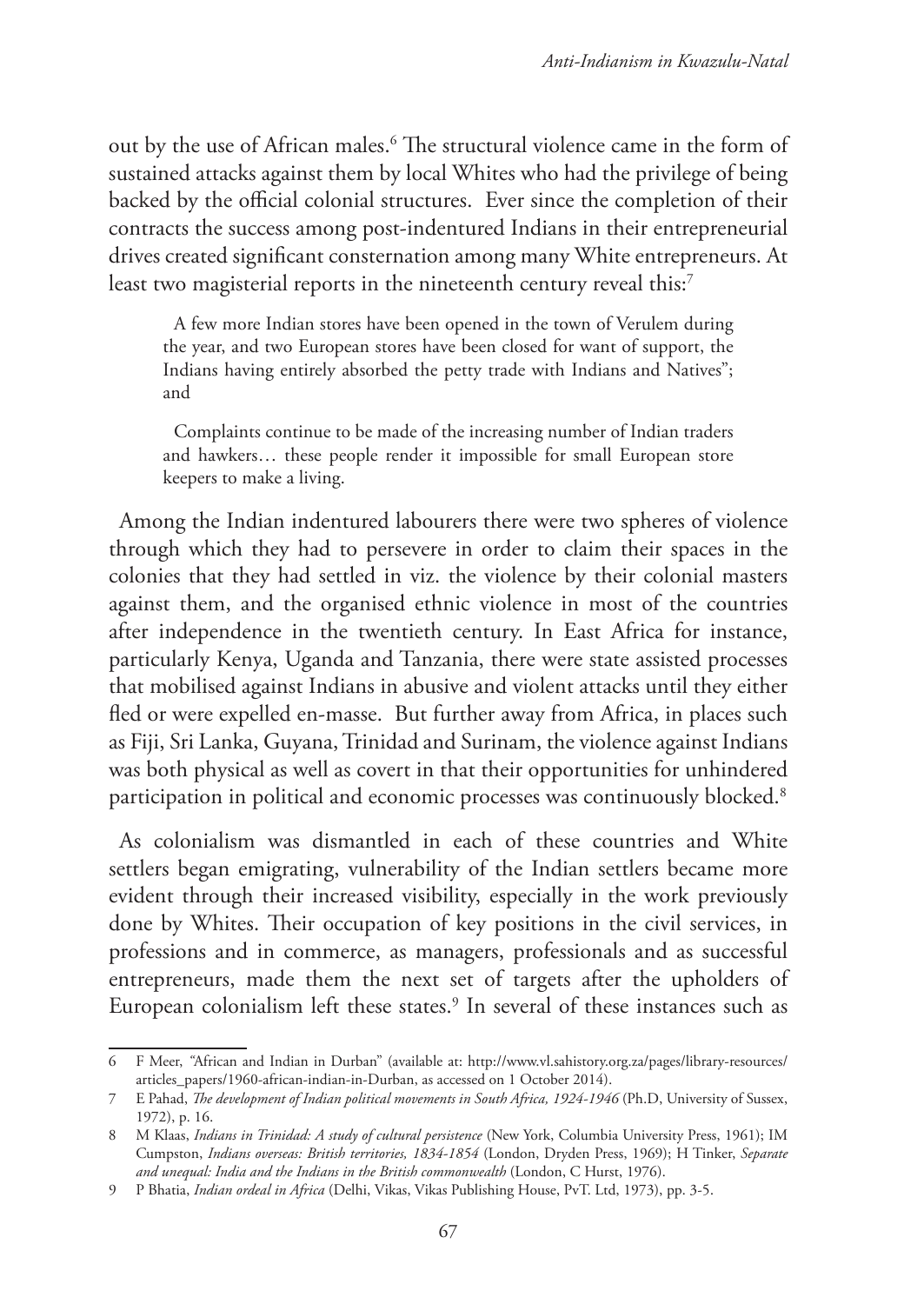in Fiji, Sri Lanka and Guyana, the annoyance of their visibility arose from their increased engagement in political structures and aspirations towards the highest political offices. These situations were often encouraged by the fact that racial or ethnic makeup of the populations was not overly skewed in favour of just one population group. The almost equal numbers of people of Indian origin to the other numerically larger groups, especially of African origin, created contestations for power that often violently precluded the former's total participation in political processes. Despite the inhibitions in places such as British Guiana, Trinidad-Tobago and Fiji, there emerged from the ranks of people of Indian origin (PIOs) Presidents and Prime Ministers, such as Cheddi Jagan in British Guiana, Basdeo Panday in Trinidad-Tobago and Mahendra Chaudhry in Fiji.

In South Africa it is unlikely that a person of Indian origin may ever ascend to the highest political office in the country, although several from among this category of people have varyingly occupied national and provincial Ministerial positions. One of the core reasons for this is that PIOs constitute no more than 2.5 per cent of South Africa's population. There is a widespread misconception in South Africa that most if not all Indians are middle to upper class. This misperception was often used by people bent upon driving wedges between Africans and Indians in order to distract attention from the atrocities for which they themselves have been responsible. The utterances for instance that were recorded during the 1949 African-Indian riots bear testimony to this. The 1940s was indeed the most boisterous decade of White settlement in South Africa. Convinced of their ability to sustain their hegemonic position, White rule in South Africa was consolidated by the rise of segregationist policies that kept the classified racial and ethnic groups apart from each other. Allowing them to share common residential spaces and to see themselves as equals to one another would have been toxic to the policies of separation. The intention among White legislators was to justify their separation of the racial and ethnic categories that they created through the perceived differences and hostilities that they showed towards one another. Meer for instance rightly pointed out that:<sup>10</sup>

Whatever the Africans' perceptions of the Indian in 1860, included in it must have been the sense, if not knowledge that he been brought by the White colonists to replace him and to be used against him in ways that he did not immediately understand. Hostility must have been one of the components

<sup>10</sup> F Meer, "African and Indian in Durban" (available at: http://www.vl.sahistory.org.za/pages/library-resources/ articles\_papers/1960-african-indian-in-Durban, accessed on 3 August 2014).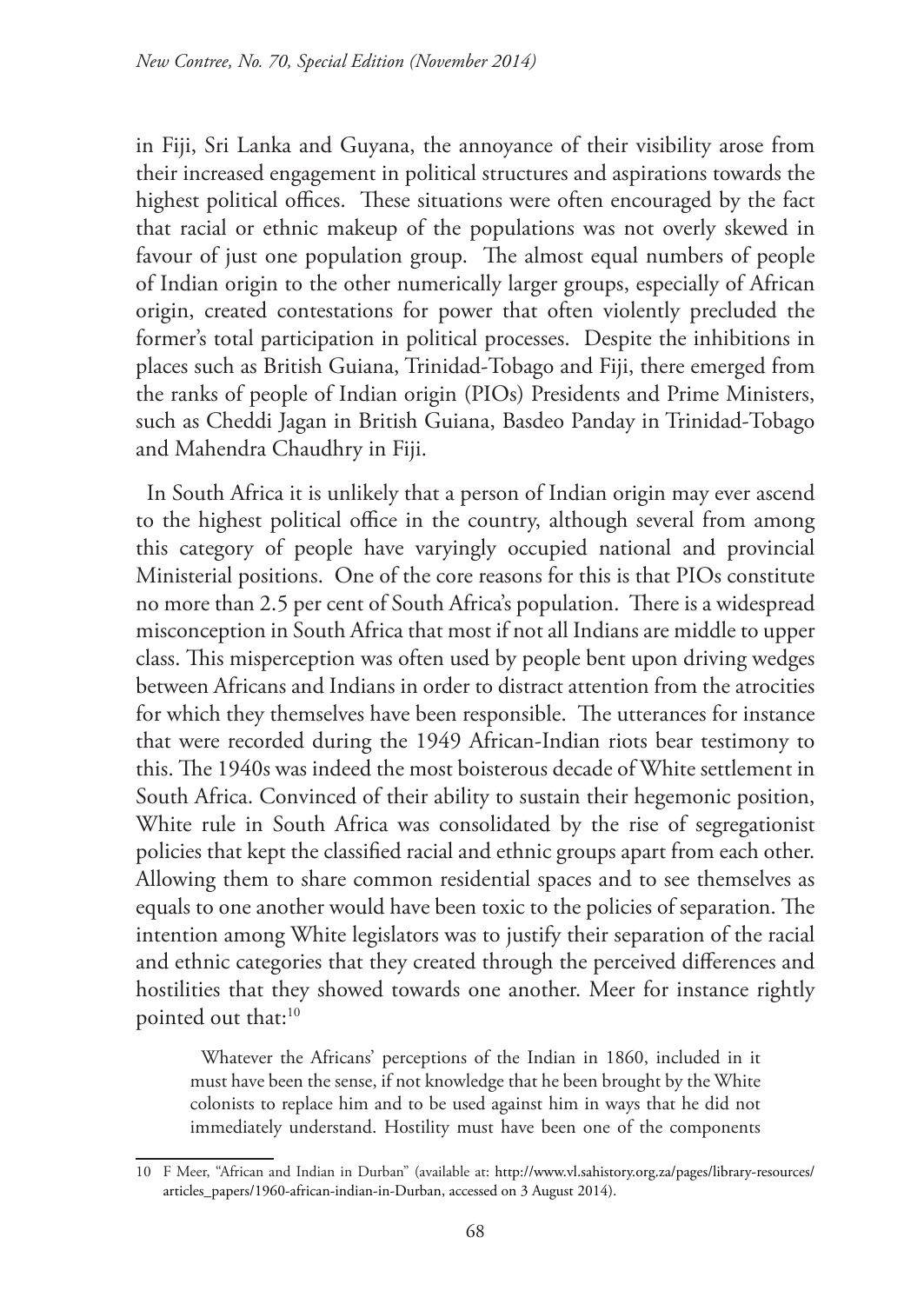in his approach to the new black stranger. It was in the interest of the White colonist to fan this hostility for any consolidation of interest between the two labour contingents would have been fatal in a situation where the ratio between White and African was in the region of 1:10. If the African bonded with the Indian, the ratio between and black would rise in the vicinity of 1:20. Apart from this, the African was perceived as an innocent if not noble savage: the Indian was perceived as conniving, artful, wily. He could not but spoil the African….

Keeping Indians and Africans separate from each other was a strategy that often worked in favour of White hegemony at that time. In every aspect of their governance the purpose was to demonstrate differences rather than similarities among the varying racial and ethnic groups. Keeping them separated was alleged to be an effective way of minimising conflict and maintaining law and order. But the real reason behind such segregation often came in unequivocal declarations by successive generations of White leaders such as Jan Smuts, Hendrik Verwoerd, John Vorster and PW Botha, that separation of the races was the best possible solution to a conflict-free existence in multi-racial societies. There is a history to the consolidated legislation of the Group Areas Act of 1950 and the Population Registration Act of 1950 that were used to enforce separation by race and ethnic group. It was through the laisser-faire acts of racial discrimination over several decades that brought  $Calpin<sup>11</sup>$  to point out that "The problem had passed in sixty years from how to attract Indians to Natal to the dilemma of how to get rid of them".12 The basis of this behaviour was rooted in the fear among White entrepreneurs that their monopoly in business was being threatened by post-indentured labourers and passenger Indians. In 1885 the setting up of the Wragg Commission by the Natal Government was mandated to inquire into White complaints. At least two significant findings emerged from this inquiry viz. Whites fears against Indians were unjustified, and an acknowledgement of a prevalence of anti-Indian sentiment. It however recommended restrictions for free trading in the Transvaal province which translated into Indians being severely constrained in trade, residence and ownership of property. But the situation was saved by the Protector of Indian Immigrants in 1901 when he pointed out after an official survey that employers of indentured labour confessed to their indispensability, and if they were to be withdrawn: "The country would at once be simply paralysed". However, the continuation of White agitation

<sup>11</sup> GH Calpin, *Indians in South Africa* (Pietermaritzburg, Shuter and Shuter, 1949), p. 7?.

<sup>12</sup> D Bugwandeen, "Historical perspectives", AJ Arkin et al (eds), *The Indian South Africans* (Pinetown, Owen Burgess Publishers, 1989), p. 8.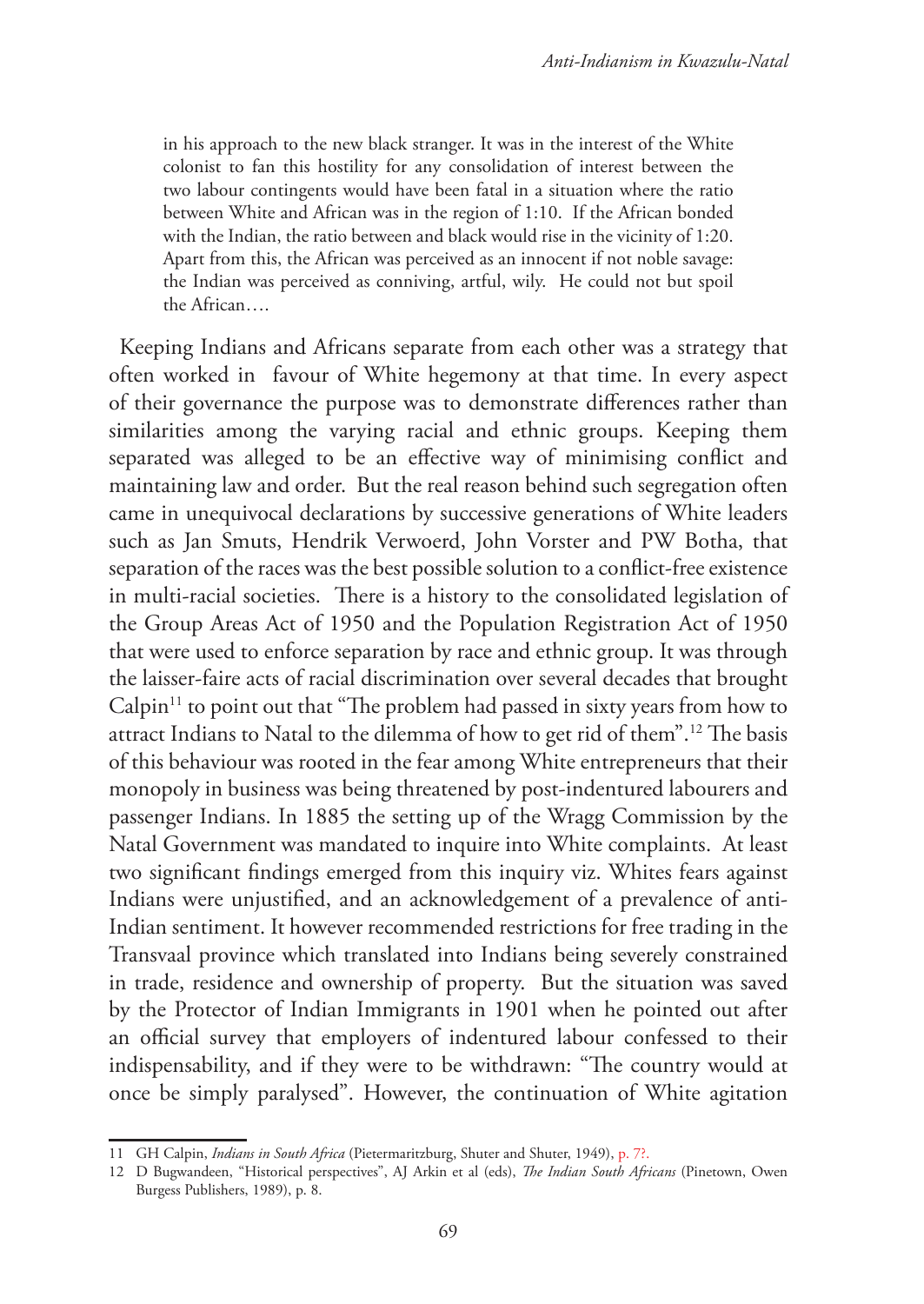against Indians brought significant people like sugar baron Sir Leigh Hullet out of the woodwork and imploring upon him to state that: "… Durban was absolutely built by the Indians".13

While evidence of the Indian contribution to the Natal colony's economy appeared obvious through such statements discriminatory behaviour against them did not wane. The 1913 Immigration Regulation Act was especially introduced to stop further recruitment of indentured labour or permission for passenger Indians to work in Durban. MK Gandhi's legacy of agitation against repressive laws in Natal and in other neighbouring colonies had stirred sufficient trouble for the Union government (set up in 1910) to be wary of an increasing number of Indians in what is now South Africa. After Gandhi had returned to India there was constant representation between the Indian and South African governments on the "Indian question". By 1927 the controversial Cape Town Agreement had encrypted within it an imposition that should Indians wish to remain in South Africa they must adopt western lifestyles, but implicit within this condition was a notion that they would not be permitted free participation in the political processes. Legislation was still in a state of evolution on how to deal with the rising levels of upward economic mobility among Indians. As they acquired more residential land and commercial property in areas dominated by White occupation, another replica of the 1885 Wragg Commission became evident through the appointment of the Indian Penetration Commission, which produced its report in 1941. Its major finding centred upon the allegation of an accelerated acquisition of property by Indians. To curb this "growing infiltration" the Union government had introduced The Trading and Occupation of Land Restriction Bill for the Transvaal and Natal. This served as a compromise to the compulsory segregation that was being demanded by Whites in the 1930s and early 1940s, pegging the positions in which Indians had already bought. The process of pegging became formalised as the Pegging Act of 1943, by the then United Party. Its aim was to try and contain the rising White agitation against Indians by legislatively restraining Indians from further acquisition of property, but permitted the maintenance of the status quo. The more right wing National Party capitalised upon the mood of White segregationist sentiment and fought the 1948 election on the basis of completely separating racial and ethnic groups from one another, giving it a resounding victory in the election. Their mandate allowed them to introduce the infamous Group

<sup>13</sup> E Pahad, *The development of Indian political movements in South Africa...,* p. 13.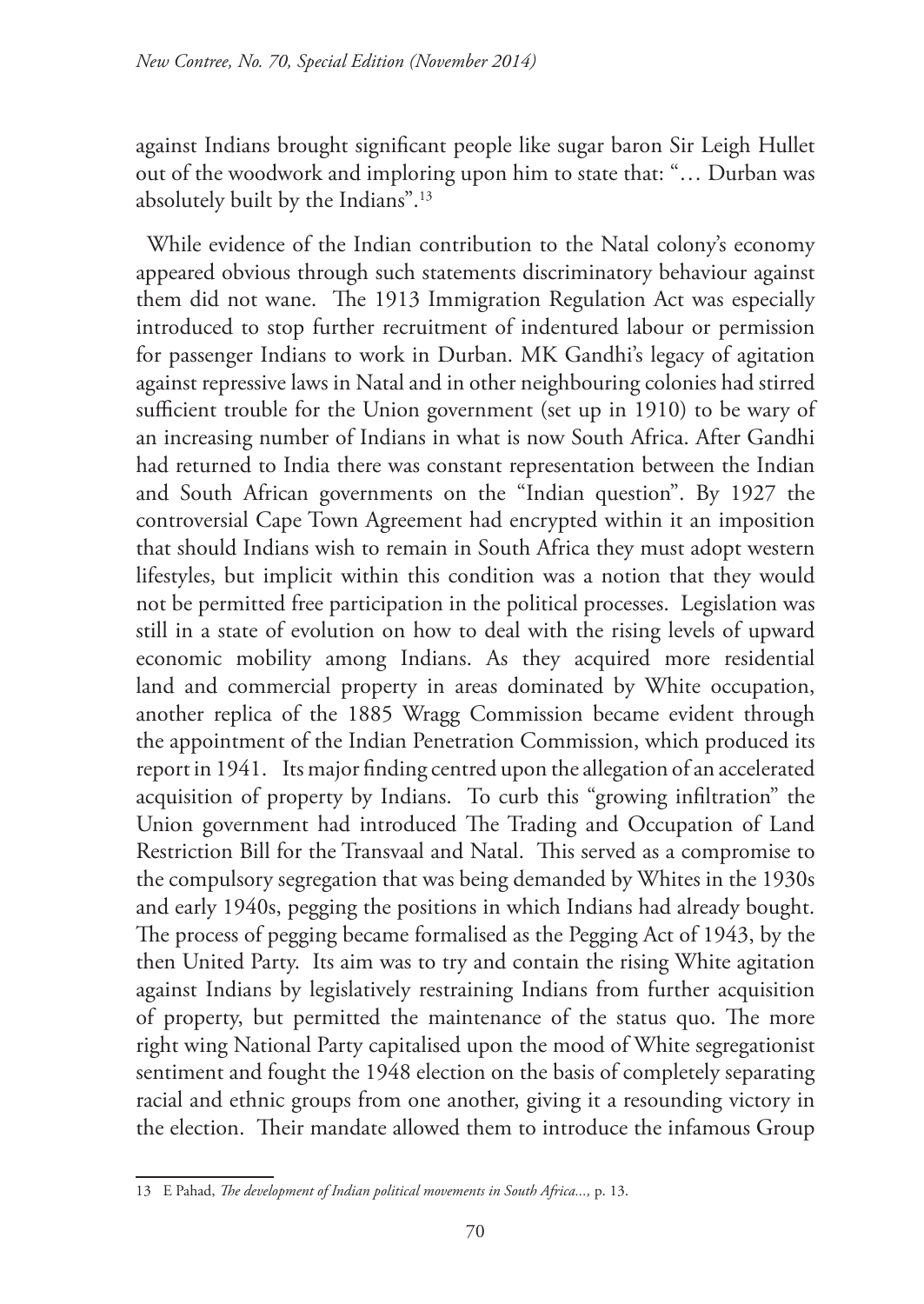Areas Act and Population Registration Act in 1950, thereby setting the scene for a more tumultuous 43 years in South African history, but which induced greater collaboration between Africans and Indians from African National Congress (ANC) and Natal Indian Congress (NIC). Despite legislation barring inter-racial political campaigns numerous events occurred during the 1940s that set the scene for mass non-racial mobilisation against legislated forms of discrimination. While the ANC rejuvenated itself during this decade increased contact between NIC and ANC began through support of each other in mass meetings, with Dr Yusuf Dadoo and Dr Monty Naicker often being among ANC leaders. In the 1950s there was increased Indo-African collaborative action in the context of the formation of non-racial organizations. For instance, the Durban and District's Women's League was formed at the Bantu Social Centre on October 4 1952, by a group of about 70 women with an organizing committee that comprised of the likes of Bertha Mkhize, Dr Ansuya Singh, Marie Naicker and Fatima Meer. But this was not the first example of collaboration between African and Indian women. In the first decade of the twentieth century Indian women publically supported African women who opposed the pass laws that restricted their movements. On 26 June 1955 the Congress Alliance was formed in Kliptown where the Freedom Charter was adopted and the future for a non-racial South Africa was mapped out. These examples are important because they exemplify nuances of cordiality in Indian-African relations at a time when the White minority government forcibly restricted inter-racial collaboration.

## **The 1949 "African-Indian Riots"**

It was hardly a coincidence that soon after the National Party victory in 1948, a violent confrontation between the two disenfranchised segments of Natal's population manifested,<sup>14</sup> which was essentially African anger against an exploitative and racially divisive Durban Municipality. However the clashes that occurred between Africans and Indians in January 1949 is widely viewed through generally divisive language among the uninformed as: entrenched hatred between Africans and Indians, an African victory over

<sup>14</sup> F Meer, "African and Indian in Durban"...; T Nuttal, "The Durban Riots of 1949 and the struggle for the city" (Paper presented at Critical Perspectives on Southern Africa Seminar, University of Natal, Durban, 1989); J Kindra, "Riots that shocked KZN", *The Natal Witness,* 1999 (available at: http://www.pmbhistory.co.za/portal/ witnesshistory/custom\_modules/TheWayWeWere/Riots%20that%20shocked%20KZN%2020.01.1999.pdf, as accessed on 10 July 2014).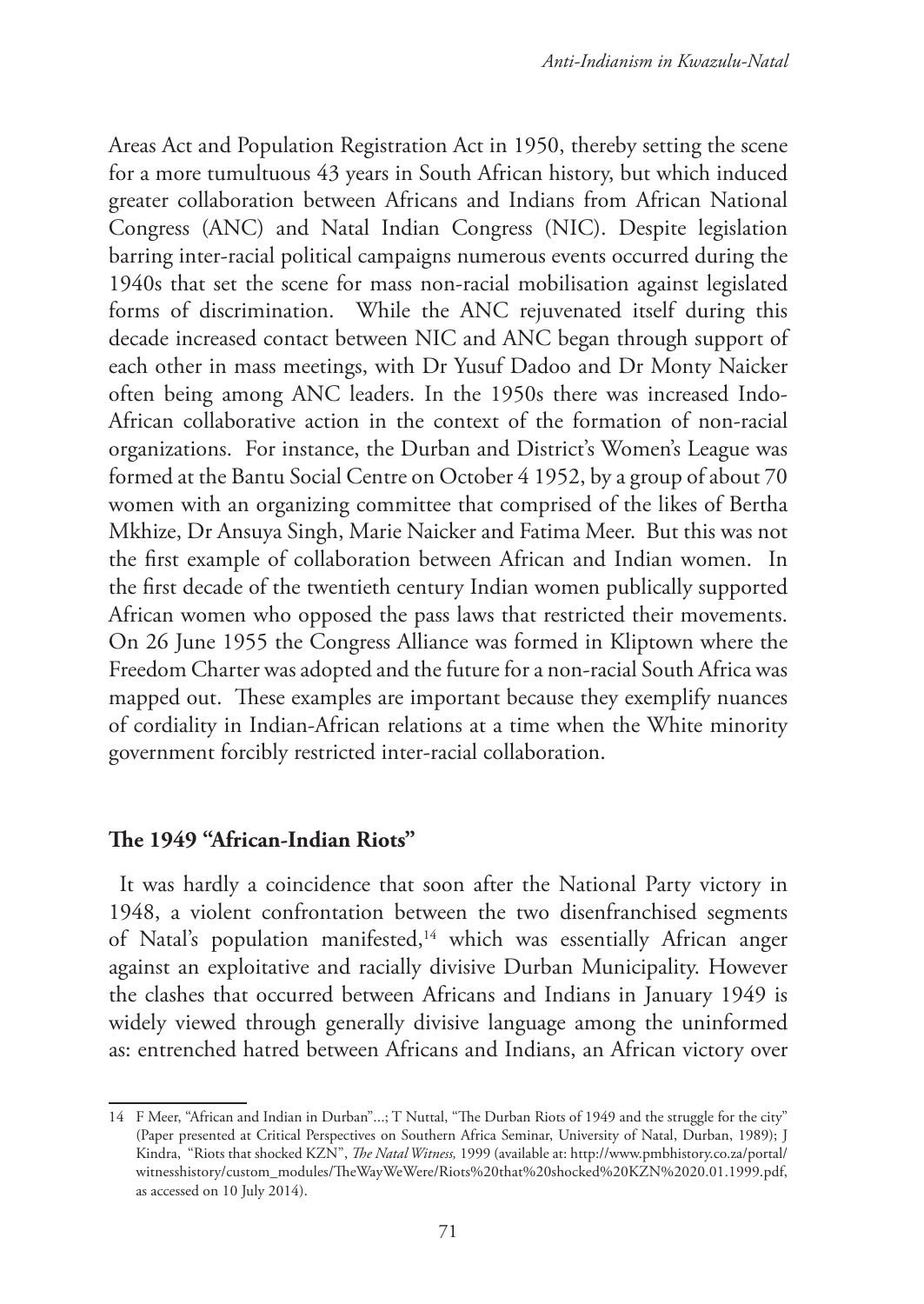Indian privileges, proof of incompatibility between two distinct race groups living together, and the need for White control over South Africa's multiracial population to avoid further clashes either between other classified race or ethnic groups. The province of Natal, especially in its major port city of Durban, provided an ideal platform for the divisive politics of White political parties in the twentieth century to manifest. With differentiated access to land as well as economic and political opportunities, Africans and Indians were inevitably going to clash over artificially created scarcities that were racially based. Africans were restricted to unskilled labour, but most working class Indians were only just acquiring access to semi-skilled and clerical employment. While Indians were becoming increasingly urbanised, Africans were seen as no more than temporary sojourners in South Africa's growing urban-industrial-commercial complexes. The possibility of Africans owning land in urban South Africa was virtually impossible throughout the twentieth century. DF Malan and Hendrik Verwoerd were the chief architects of apartheid – South Africa's system of legislated racism. Both men were emphatic about their view that Africans could not be a part of their vision for South Africa – a mobilising factor that won them majority White support in the 1948 election. When Verwoerd became Prime Minister in 1958 after the death of JG Strijdom, he realised his dream two years later of turning South Africa in to a republic. Having being brutally open about his feelings during the 1948 election campaign that Africans were inferior, he tried to recast apartheid through a more humane mould by claiming that Black people owed their loyalties to tribal affiliations and would therefore not easily assimilate into broader South African society. He unconvincingly emphasised his point that Blacks were not inferior but only different, and therefore needed to be among their own ethnic groups in order to achieve their drive towards independent nationhood.<sup>15</sup>

But Indians were not exempt from such provocative and patronising diatribes either. The 1949 clashes between Africans and Indians where the latter were the worse off for a range of reasons brought out some of the most racialised utterances against them. The racism against Indians during the 1949 riots had a (then) recent history to it. By 1946 leaders of the African National Congress and the Natal Indian Congress had begun working closer together to confront White racism. On the Indian side Doctors Naicker and Dadoo, and on the African side Messrs Xuma, AW Champion, Mismang, Oliver

<sup>15</sup> Anon., "Overcoming Apartheid", (available at: http://overcomingaprtheid.msu.edu/people.php?id, as accessed on 3 July 2014).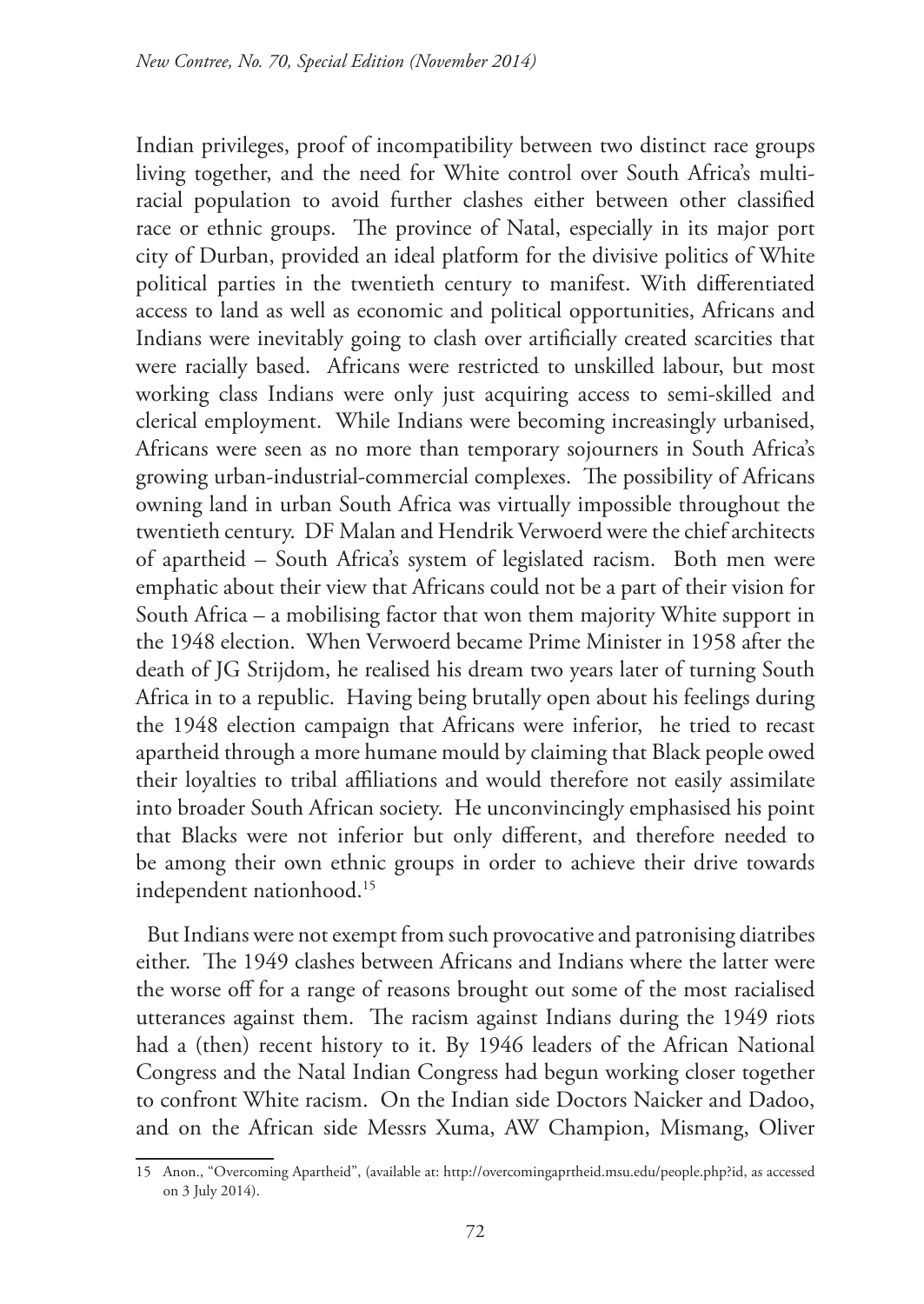Tambo and Moses Kotane, initiated a joint council of the two Congresses, pledging support for Indo-African unity, and the issuing of a statement to fight racial discrimination. Two incidents in 1946 provided an apt illustration of organisational capacity among the ranks of Indian political leadership viz. the Indian Passive Resistance campaign, and the resoundingly successful presentation in the United Nations (UN) about racism against South African Indians, lodged by the Government of India. It was not so much the issue being put on the very first agenda in the UN in 1946 as much as it was the humiliation that the South African government suffered in trying to have the complaint withdrawn. It was the South African Government's contention that the issue was within their jurisdiction and that the United Nations was not competent to deal with the matter. Not only was the South African Government humiliated by its failure to have the issue removed from the agenda, but it gave prominence to those who initiated the campaign when the UN decided to make racism a matter of international concern.<sup>16</sup>

By this time the cumulative effects of MK Gandhi's agitation against British imperialism and the resurgence of Indian led agitation against the Union, brought about a White-led hysteria against Indians. Such acts of respite fuelled anti-Indian sentiment to the point of giving carte blanche to politicians on public platforms to say what they wished and encouraging the media as well to support them. Meer<sup>17</sup> recounted this period:

Political speeches at all levels tended to violate the provisions of the Riotous Assemblies Act, and among those who indulged in such racialism were two future Governors-General, Dr E.G. Jansen and Mr C.R. Swart. The white press virulently supported this trend and took a leading part in creating and maintaining anti-Indian passions. They published high-pitched stories about Indian land-grabbing and the seduction of white girls in brothels run by Indians in white areas.

Even though the riots had taken a horrendous toll on poorer Indians, anti-Indian sentiments did not abate. Political propaganda and the White press harped upon differences between Africans and Indians in tones that were antithetical to the euphoria created by the architects of apartheid. It appeared obvious to many that Africans were being further incited to attack Indians. The now defunct United Party for instance produced a pamphlet denigrating Indians as "unassimilable and distasteful to all races in South

<sup>16</sup> Anon., "Apartheid timeline" (available at: www.sahistory.org.za/topic/united-nations-and-aprtheid timeline-1946-1994, as accessed on 3 July 2014).

<sup>17</sup> Meer, "African and Indian in Durban."..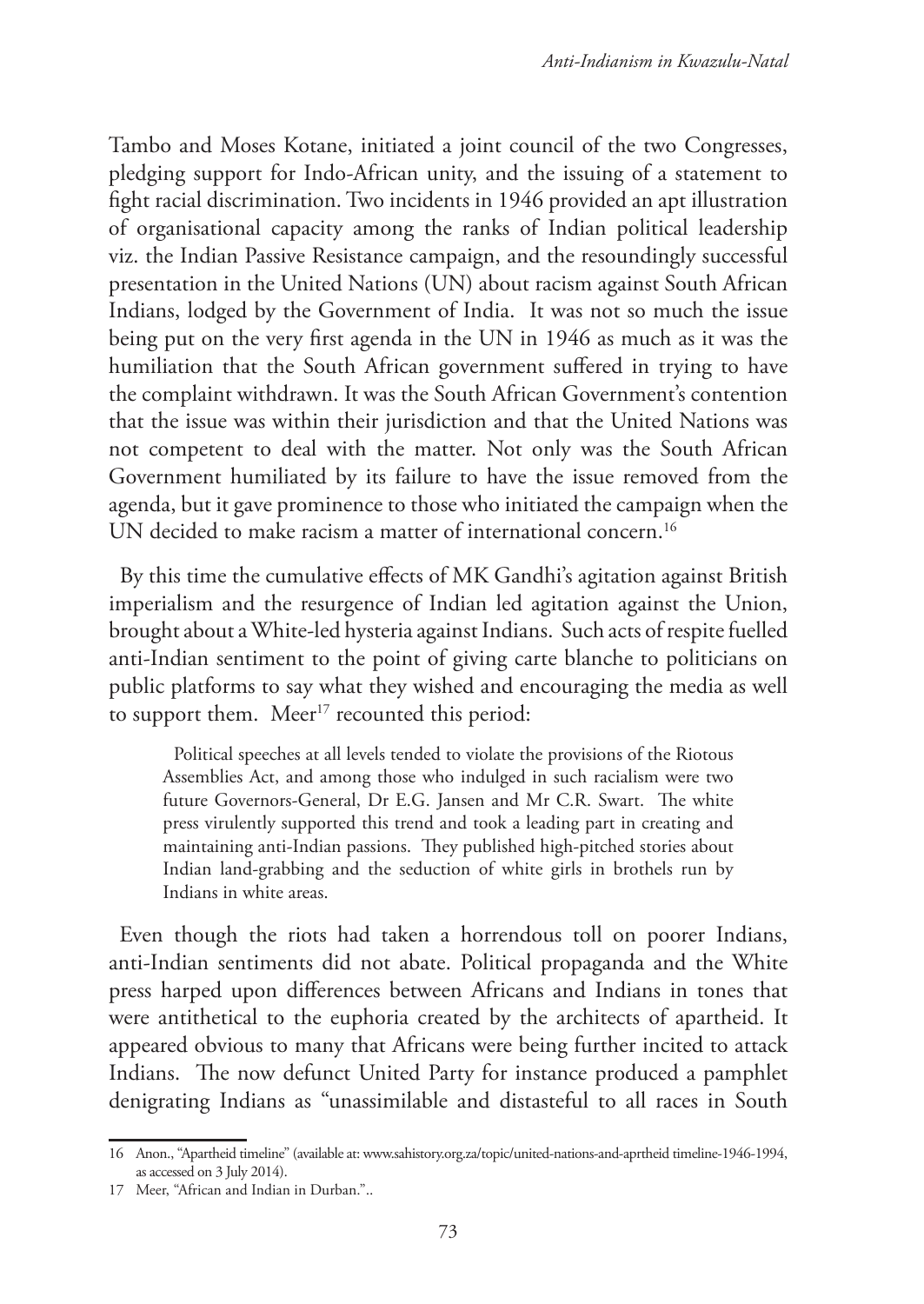Africa". In an about turn towards Africans, everything appeared positive about them while there was little if any praise at all for Indians. It did not matter that almost 20 per cent of the Indian population in Durban became temporary refugees, or that many had lost their lives or everything that they owned. The media harped upon the apparently exemplary behaviour of Africans in refugee camps, but painted a picture of Indians as dishonest, as people lacking in civic sense and generally uncooperative, who despite being given free rations refused to assist officials and pilfered food when possible for resale. A leading media article criticised Indians for failing to rise to the aftermath of the riots and for depending upon White welfare organisations for assistance. One of the articles described Indians as "crafty fellows, innately dishonest in business and confirmed perjurers". Several prominent White citizens created an impression of Indians being almost entirely parasitic upon the state by making public statements that they received free education and that the municipality provided seventy-five per cent of housing for Indians. Yet evidence had revealed that Indians were among the first to organise their own relief. In the first recorded amount of 13472 pounds donated to the Riot Relief Fund, it was shown that local Indians contributed 8114 pounds and the Government of India 3750 pounds. Indians had built at least 17 per cent of their own schools and had an established record in the organisation, building and supervision of numerous welfare organisations. Only a year prior to the riots, in 1948, about 800 placard carrying Indians marched through the streets of Durban highlighting the fact that 30 000 children were without schools and 75 per cent were illiterate. A Durban Housing Survey in 1949 had highlighted several important statistics with respect to housing: that up to 1949 while the Durban Municipality had built 662 houses for Indians and had made available 90 building loans, the Municipality had estimated that 3210 houses were needed to alleviate overcrowding in housing, and 1380 houses were needed for Africans.<sup>18</sup>

There were explicit and implicit tendencies among Whites to identify with the African rioters. Reports were made of Whites being caught on camera enjoying the attacks against Indians, while others assisted in the actual rioting. Yet others tried to instigate a boycott by Africans of Indian trade and transport. The Municipality was quick to capitalise upon attempts to marginalise Indians by providing alternative transport for Africans, and government food depots were arranged for Africans as a way of deflecting support away from Indian

<sup>18</sup> F Meer, "African and Indian in Durban", (available at: http://www.vl.sahistory.org.za/pages/library-resources/ articles\_papers/1960-african-indian-in-Durban, as accessed on 4 September 2014), p. 5.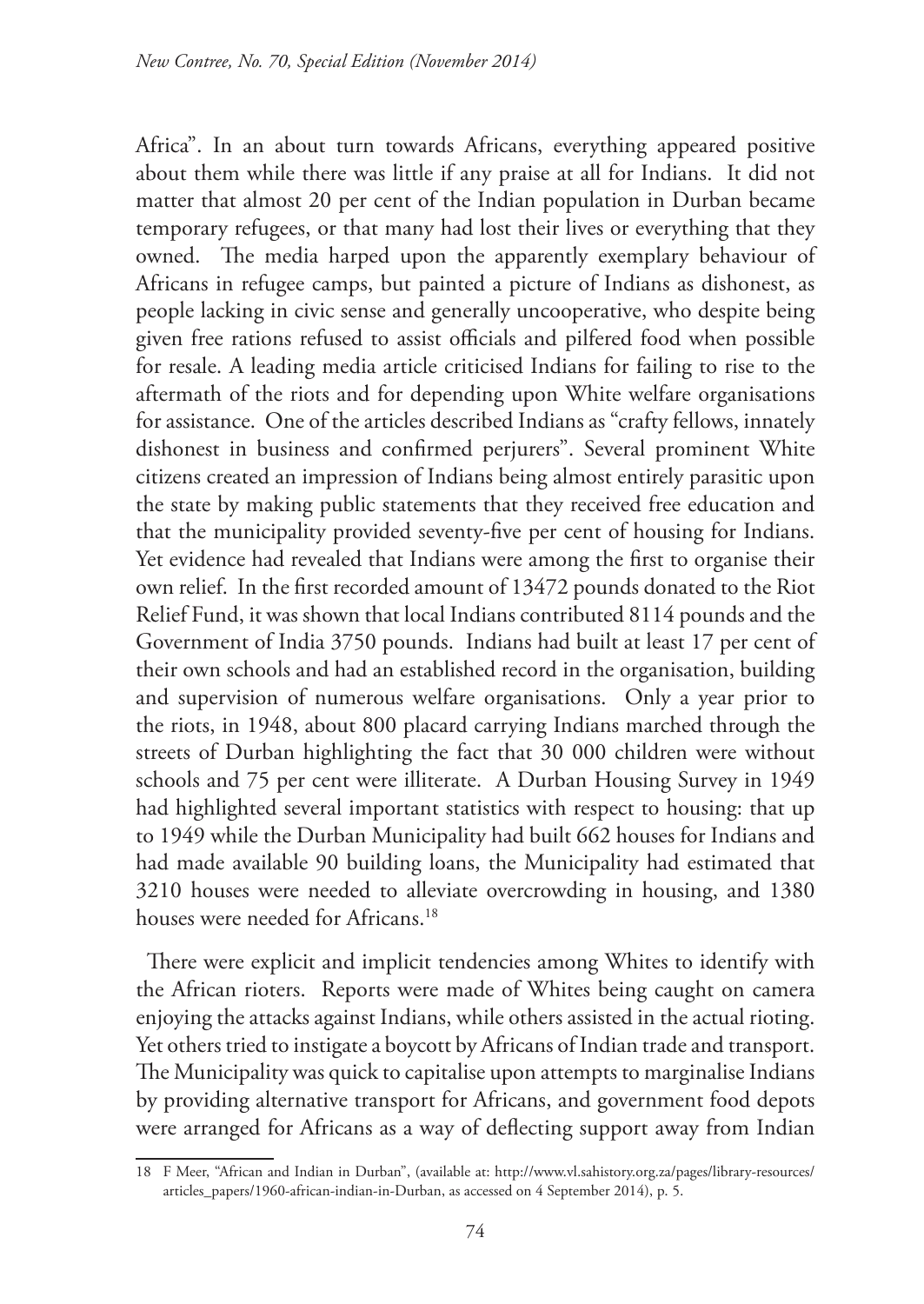shops. Media reports carried statements such as: "Africans will never buy from Indian shops again", "Africans will never travel in Indian buses again" – made by municipal officials themselves. Police too were complicit in the spreading rumours about the allegedly imminent attacks by Africans against Indians, although their behaviour was being closely monitored by the Natal Indian Congress. Meer<sup>19</sup> cited an instance of bold support by a White woman, whose response to an African reporter somewhat confirmed the mood at that time. The reporter had observed how a European woman jumped out of a twoseater car and urged on the rioters, saying: "Fix up the bloody Coolies. The Government is with you." He apparently asked: "Is that so missus?" to which she responded: "Yes of course, don't you see what the police are doing? They are not shooting you!" Strangely though, although Indians were outnumbered by Africans and had the White dominated state against them it is alleged that only 50 Indians against 87 Africans had died in the violence.<sup>20</sup>

Statements from White members of the public, from politicians, municipal officials and politicians, were made with impunity. Such possibilities prevailed because circumstances favoured White privilege to a point of immunity against proffered racialist abuses. Judicial decisions in favour of Whites abound during apartheid when Whites clearly transgressed laws, Meer's reference to violations of the Riotous Assemblies Act being a case in point.

# **Post-apartheid African "Anti-Indian" rhetoric**

Soon after the announcement by FW de Klerk on 2 February 1990 that all banned political organisations and their imprisoned leaders were to be granted their freedom, Nelson Mandela, the biggest among the political struggle icons, made a convincingly conciliatory speech immediately after his release, about nation building and the challenges that lay ahead of this task. Mandela appealed to all racial and ethnic groups to work towards peace and stability in South Africa and he had paid tribute to leaders from all of the four major classified racial groups in the country viz. Whites, Indians, Coloureds and Africans. While imploring people of South Africa to stand united against racism with the words: "We must be one people across the whole of South

<sup>19</sup> F Meer, "African and Indian in Durban*",* (available at: http://www.vl.sahistory.org.za/pages/library-resources/ articles\_papers/1960-african-indian-in-Durban, as accessed on 4 September 2014), p. 2.

<sup>20</sup> "Group Areas Act", (available at: http://articles.philly.com.1990-06-16/news/25910668\_1\_indians-groupareas-act-apartheid, as accessed on 4 September 2014); J Kindra, "Riots that shocked KZN", *The Natal Witness,*  1999....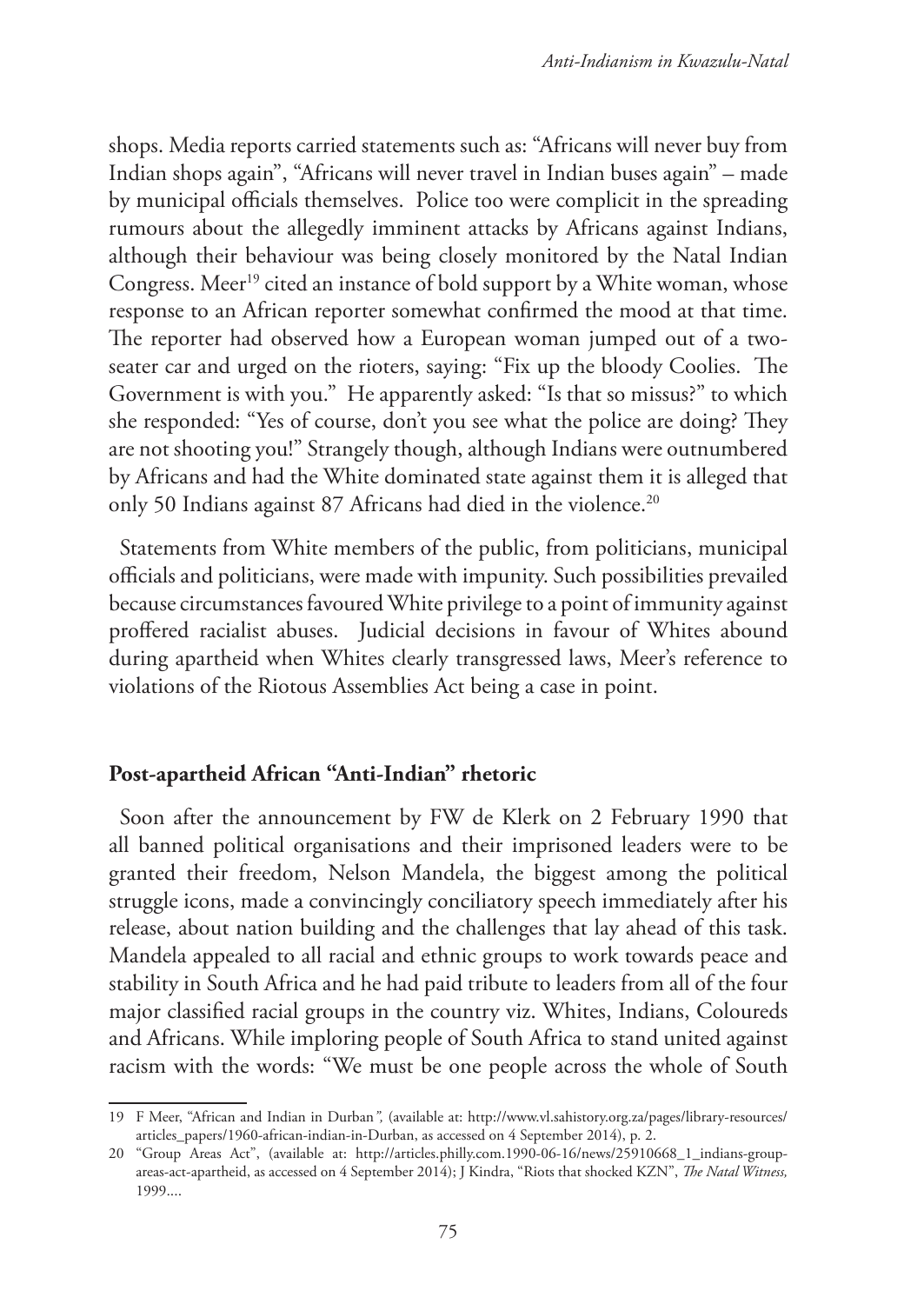Africa", he commended the partnership between Africans and Indians in Natal for working together in a spirit of non-racialism. The Natal Indian Congress (NIC), formed in 1894 was hailed as the first Black political organisation in the African continent and was praised for its fight against British imperialism as well as racism in South Africa.<sup>21</sup> Despite the often glaring acts of racism and the prevalent perceptions of it across the racial categories, Mandela and the African National Congress were resolute in their approach to deal with such problems with sensitivity.

 But this did not prevent the media from harping upon issues that fanned the flames of ethnic and racial mistrust. Neither are Indians free from implicit or explicit attacks by Africans who are not especially inclined towards them. Barely a few weeks into the era of political freedom a mugging of a few Indians by Africans in the notorious Warwick area in central Durban was reported as an African mob attack against Indians. News travelled swiftly within the Indian population and within hours rumour spread as though an attack against them was imminent. While word began to spread in some areas about preparing to defend against the attack, some had already armed themselves and were claiming to be in a state of readiness. Political leaders however from the ANC and the NIC were quick to quell fears about the issue not being a race based provocation to start another 1949 type of African-Indian riot. Whatever happened on that evening was deemed to be over and no further issue emerged thereafter.

A more subtle and veiled reference from a parliamentarian soon after the first general election occurred when alleged reference was made about the belief that too many Indians were in Parliament. The comment came from the late Deputy Minister of Environmental Affairs and Tourism, who was also Chairman of the ANC's Youth League, Peter Mokaba. Mokaba became infamous for singing racially charged songs such as "Kill the boer, kill the farmer" and for passing a comment in 1995 that Indians were disproportionately represented in Parliament**,** in that they constituted less than 3 per cent of the South Africa's population, but had too many in Parliament. This issue played out in the media as an anti-Indian statement, and once again was being understood among Indians as a drive towards marginalising them. In an interview with ANC stalwart who served the same amount of time as a political prisoner with Nelson Mandela on Robben Island, the question was put to Kathrada

<sup>21</sup> Anon., "Mandela speeches" (available at: http://www.mandela.gov.za/mandela\_speeches/1990/900225\_dbn. htm, as accessed on 7 September 2014).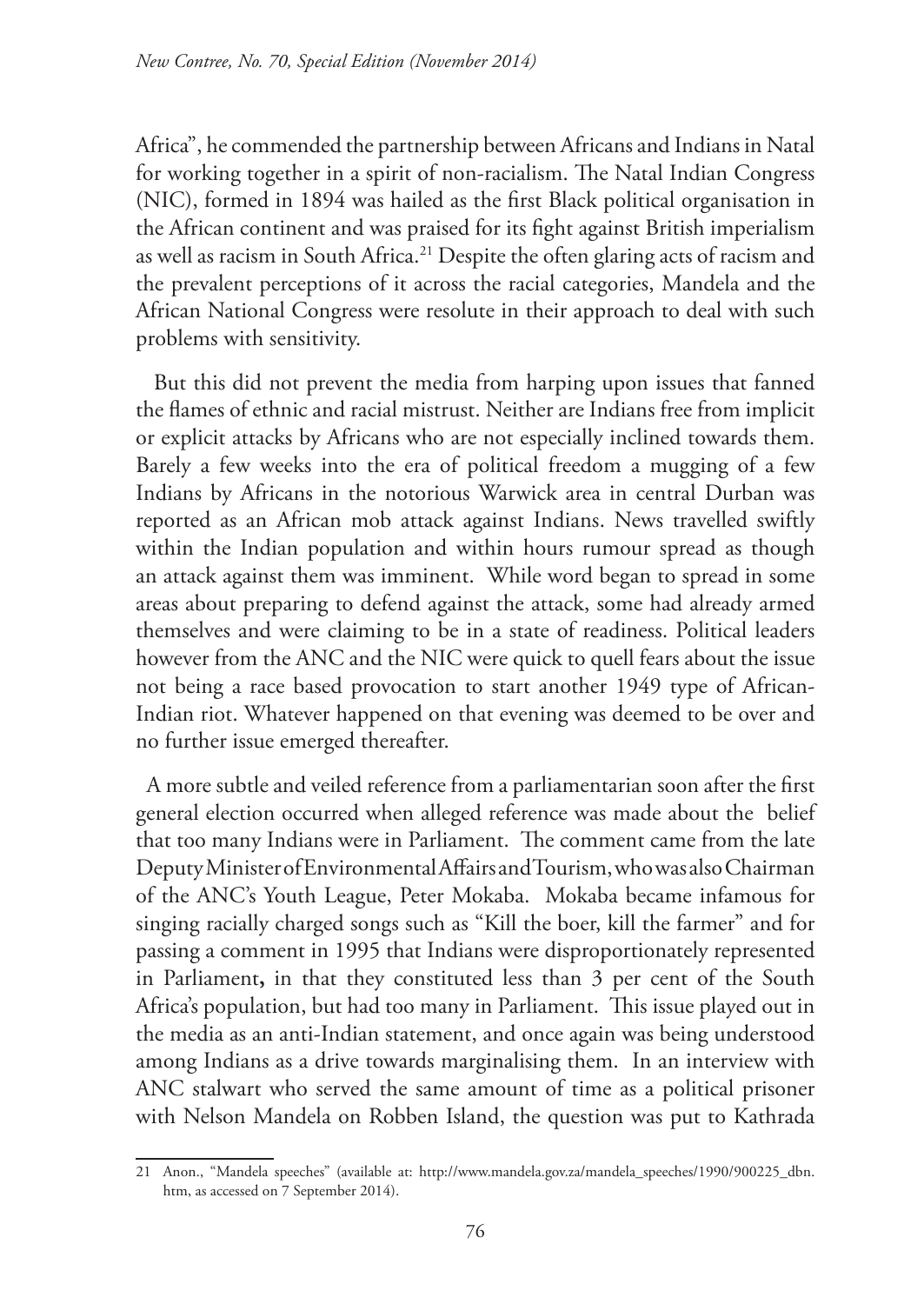about being uneasy in an organisation that is secretively gerrymandering the removal of Indians from political participation within the ANC. Kathrada's reply was with depth and effective enough to force the interviewer away from pushing the issue any further. The crux of the reply was about the fact that Makoba clarified his statement that put the matter to rest immediately within the ANC; and that among the Indians who were elected to senior positions within the ANC had the support of more than 3000 members who elected them. Kathrada's contention was that the matter was laid to rest within the ANC and that it was no longer an issue, but that it was remiss of the media not to focus upon these aspects of the ANC dynamics.<sup>22</sup>

Two more bold statements emerged after soon after this incident. The first was by the late Minister of Correctional Services Sipho Mzemela, whose annoyance with complaints from several Indians caused him to make a public statement that "If Indians are not happy they should go back to Bombay". Once again senior colleagues in the ANC ensured that he withdrew the statement. More explicit references to Indians surfaced soon after Makoba's and Mzimela's insinuations that stirred greater controversy into the issue of over-representation of Indians in the South African parliament. In June 2002 celebrated stage writer Mbongeni Ngema's song "Amandiya", disappointed the Indian population because it painted a picture of Indians being racist and exploitative. The issue caught the attention of the entire world and was broadcast, among other world renowned stations, by CNN and BBC. Fatima Meer referred to the sing as "a disgusting piece of diatribe… I never realised Ngema had so much rancour in his heart. With one song he has wiped away whatever glory he had earned over the years."<sup>23</sup> Ngema agreed to an East Coast Radio radio discussion with political activist (Ashwin Desai), but failed to appear. The South African Broadcasting Corporation acceded to the Human Rights Commission to ban Ngema's song as part of hate speech racial incitement. Ngema too accepted that his song overgeneralised the point about Indians being racist and exploitative, but he refused to withdraw it despite an appeal by the ANC itself asking him to do so in good faith, until the "watchdog" institutions had acted upon it.

There was thereafter a lull in anti-Indian, bar a few careless statements that were refrained from immediately after they were made public. On June 18

<sup>22</sup> Anon., "Nelson Mandela" (available at: http://www.nelsonmandela.org/omalley/cis/omalley/OMalleyWeb/03l v00017/04lv00344/05lv01183/06lv01217.htm, as accessed on 1 November 2014).

<sup>23</sup> Anon., "Mbongeni Ngema" (available at: http://www1.durban.gov.za/durban/discover/history/history/arts/ ngema, as accessed on 1 November 2014).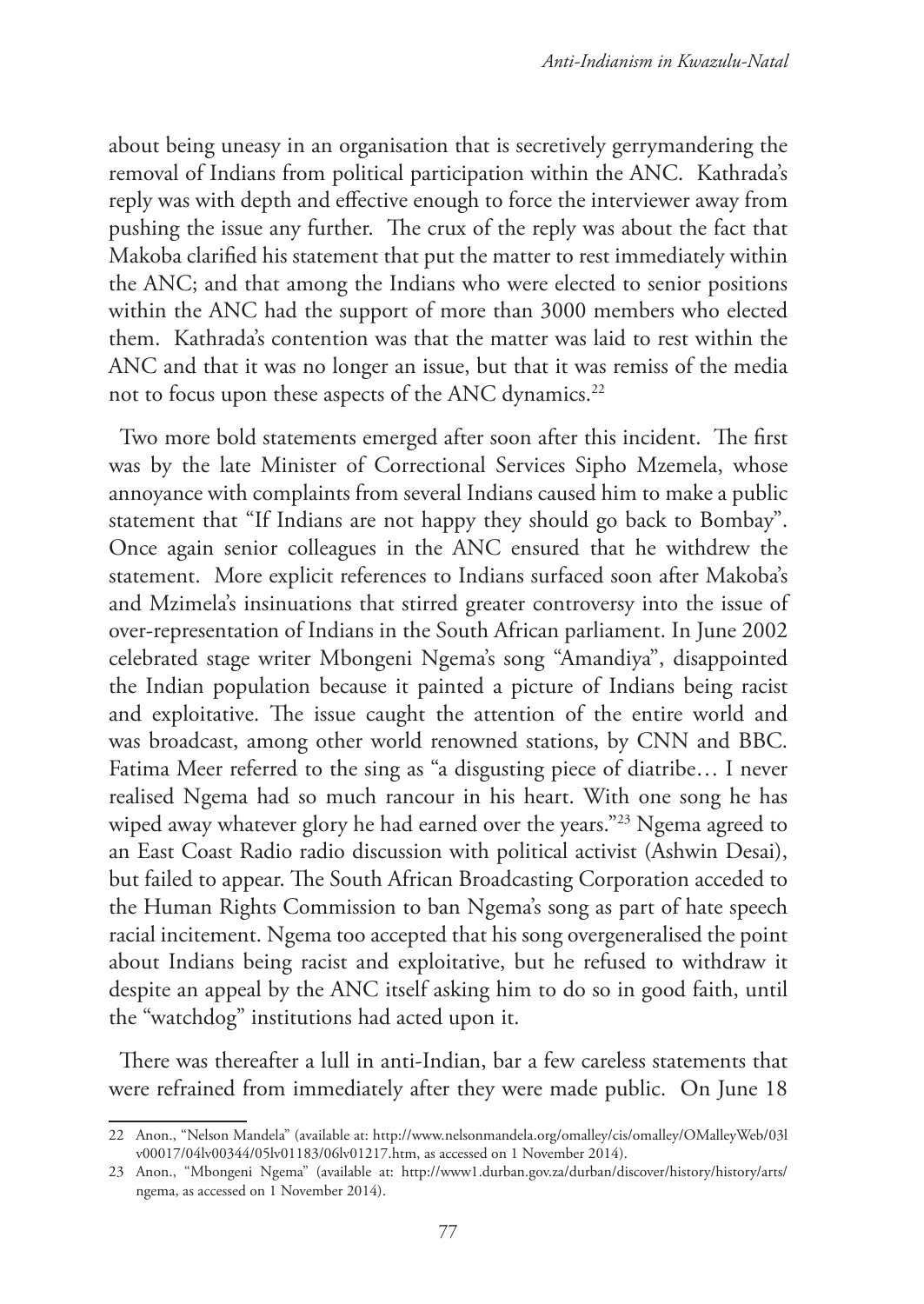2007 a statement by ANCYL President Fikile Mbalula that the University of KwaZulu-Natal's Durban campuses were "looking too much like Bombay" because there was allegedly too many staff and students who were Indian, was met with a huge outcry after it was established that there was a balance in racial quotas with respect to staff, and that African students comprised 53 per cent of the student body while Indian students comprised 31 per cent.<sup>24</sup> He was later rewarded with a deputy Ministerial position and rose to become the government's Minister of Sport. But the sentiment still prevails and rears itself each time Durban has an episode that appears to induce racialised statements against Indians. Some of the most abrasive statements emerged in 2009, a year prior to South Africa's hosting of the world cup. Several Municipal officials planned to radically renovate a famous tourist and Indian stall holders and farmers' landmark popularly known as the "Indian Market", in order to increase the tourism potential for the imminent international soccer fans that were to travel to Durban for the soccer matches. If implemented, the move might have created spaces for small businesses for mainly African petty entrepreneurs. But numerous activists from the Indian segment of Durban's population opposed the move because of its historical significance. Apart from sentimental value, the "Indian Market" has become a virtual non-entity in post-apartheid South Africa for at least three reasons. Firstly, shopping in Durban's central business district has been transformed significantly since 1994 (after the first general election) in that most shoppers have evidently become African. Most White and Indian residents in Durban have resorted to shopping in mid-town shopping districts and malls, effectively eroding the attraction of the "Indian Market" as a place of choice for their fresh vegetables and fruit. Secondly, the Africanisation of Durban's central business district has also led to changes in the types of items for sale that are unlikely to have appeal to White and Indian consumers. And thirdly, there are prevalent perceptions that it is no longer a safe place to enter into because of the antisocial elements that have crept into the area and who are making a living out of theft and mugging. While renovations to the "Indian Market" were abandoned by the Municipality because of the huge costs involved, it was a red herring on both sides. But it elicited some of the most vitriolic statements that have emerged since the dismantling of apartheid. A translation of a speech in isiZulu by the Chairperson of the eThekwini Business Market Committee, Faso Majola, read as: "Indians only want to protect their interests in the Warwick area and

<sup>24</sup> R Naidoo, "Mbalula's comments angers UKZN staff", 2007 (available at: http://www.iol.co.za/news/politics/ mbalula-s-comment-angers-ukzn-staff-1.358081, as accessed on 1 November 2014).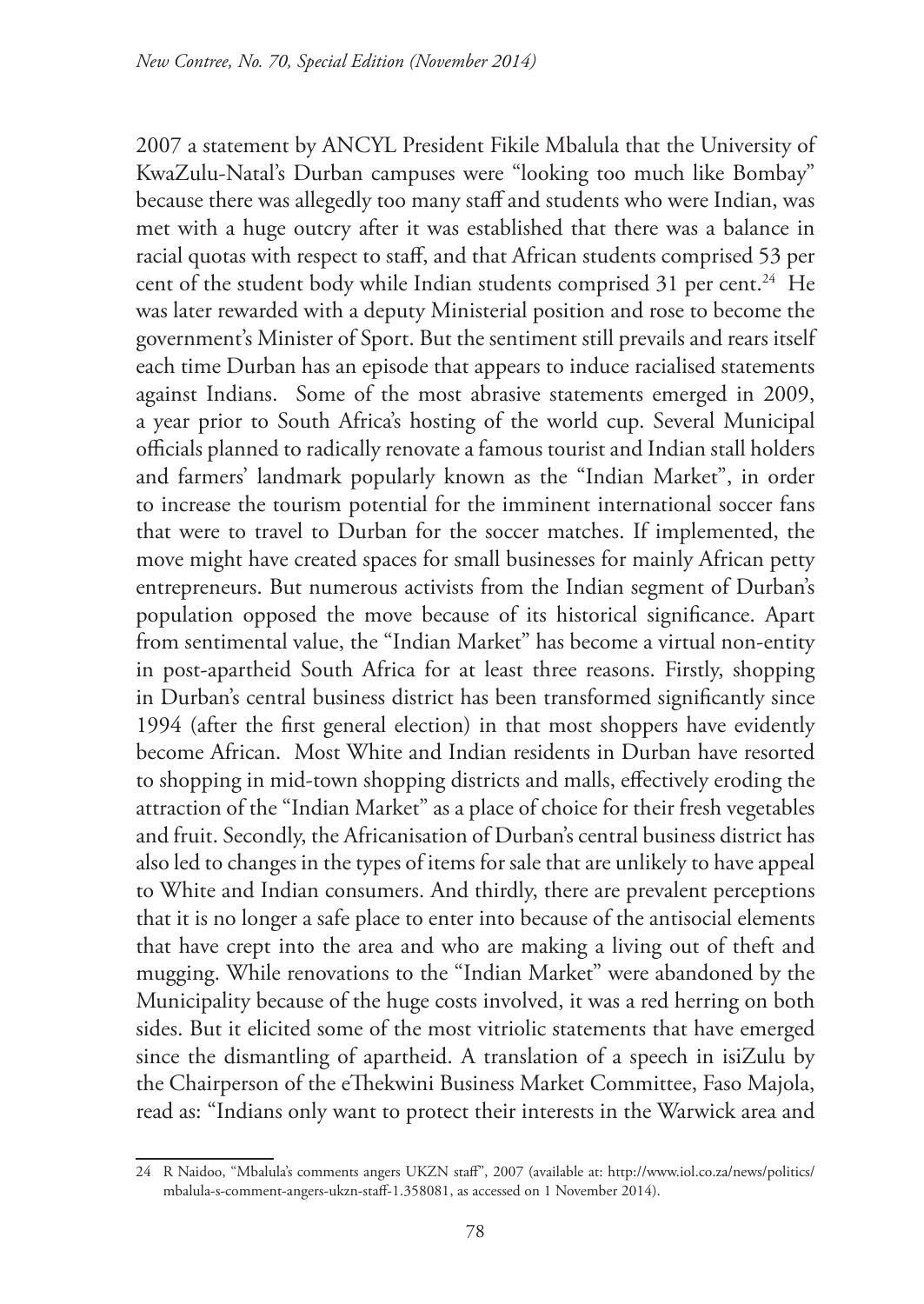they don't want township people moving in." The statement was supported by Majola's colleague, Phillip Sithole when he boldly said: "Let us take the food from the mouths of Indians! Now is the time for Africans to be in power! We will remove them and replace them with blacks!" Jimmy Manyi, the Former Head of South Africa's Communication and Information Services and also President of the Black Management Forum, stated that there are too many Indians in Natal and that Indians tend to buy their way to the top. More vociferous than the three quoted above was Julius Malema, whose reference to "amakula", a pejorative term used among Africans to refer to Indians, in a protest meeting in Thembilihle, decrying the government's alleged favouritism of Indians over poor Africans. For the appeal that Julius Malema enjoys with African youth in South Africa, his statements were considered exceptionally provocative by the largest circulated newspaper in the country, the Sunday Times. The paper warned that such reckless statements could have the effect of another Rwandan style genocide, and that he should be prevented from repeating such statements.

Despite such reprimands, more individuals purporting to be from mass based organisations, continued to make such anti-Indian statements, but with even greater brevity than the others. The fact that the authorities treated such offenders lightly has encouraged others to continue with such statements, but with apparently even greater immunity. On 3<sup>rd</sup> May 2013 in Newcastle, a town in northern KwaZulu-Natal, a person of Indian origin, Afzul Rahman, was allegedly unduly provoked by a Road Traffic Inspectorate officer, Zakele Mbatha in the following words: "Hey Gupta, what are you doing here?" When Mr Rahman replied that his comments were racist and offensive, Mr Mbatha retorted: "You can go back to India and take offense. Here in South Africa the country belongs to us". While Rahman reported the issue, the matter did not end there. Support for Mr Mbatha came from a Mazibuye African Forum member, Phumlani Mfeka, who threateningly warned Rahman, but simultaneously passing a veiled threat to people of Indian origin: "Do not grandstand an African person… in the way you did to the traffic official… First and foremost, you are an Indian… Africans in the province do not regard Indians as their brethren and thus the ticking time bomb of a deadly confrontation between the two communities is inevitable… India is your home and you should perhaps begin to embrace India as your home". Mazibuye Africa's grouse has been directed mainly at the fact that a number of government tenders for financially rewarding work is going to Indian entrepreneurs. In raising the issue they have engaged in a generalised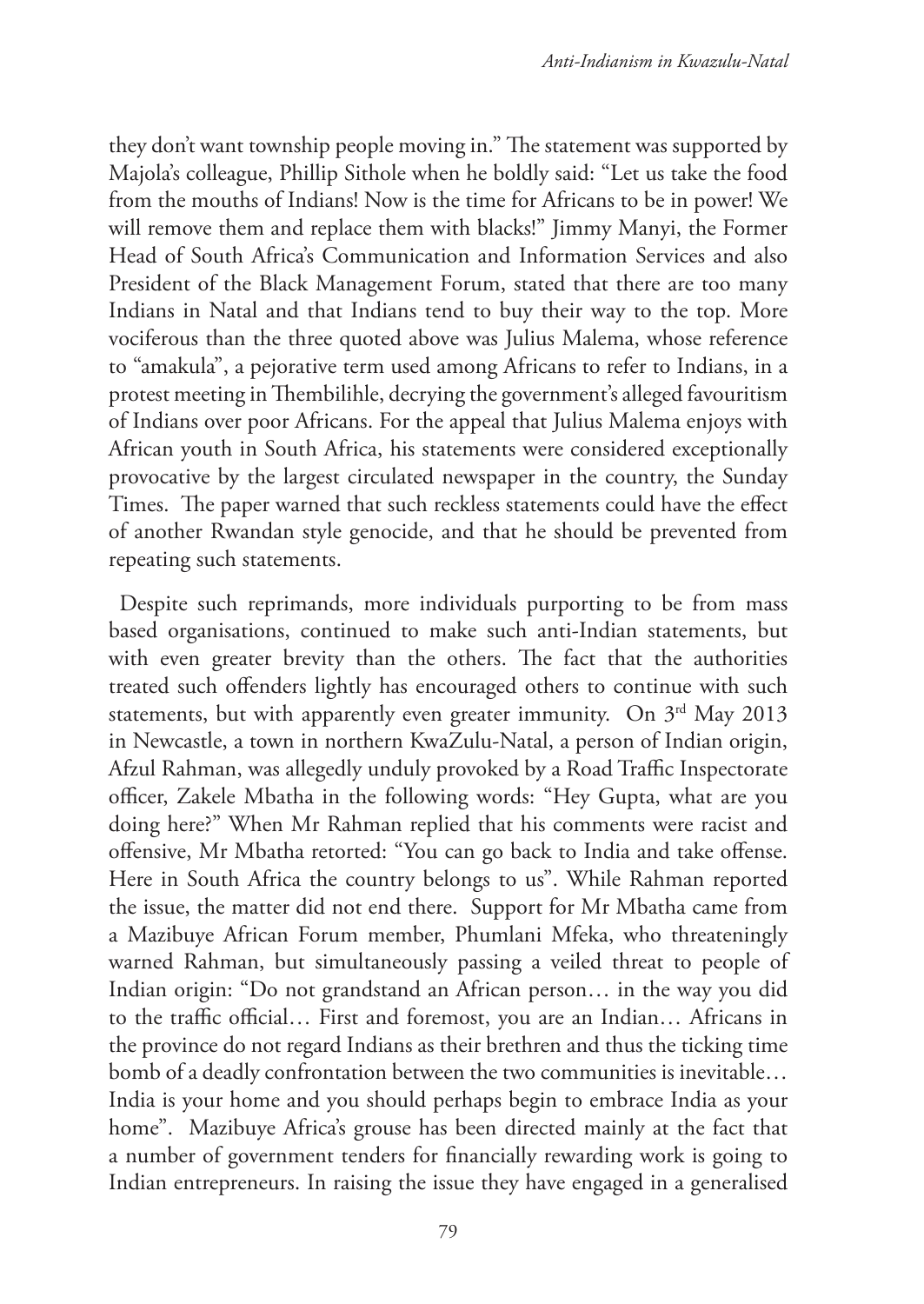rhetoric that depicts all Indians as wealthy and insensitive to African needs. Employment too has become a crucial issue in Mazibuye Africa's attempts to side-line Indians. Their voices did acquire some ground with the political elite of the country. In an attempt to appease the African electorate prior to the 2014 general elections the Department of Labour proposed an amendment to the Employment Equity Act – that all firms with more than 150 employees follow the national population demographics in order to ensure representivity. The gesture was understood at grassroots level as gerrymandering by the ANC, but also recognition that the state's attempts to create more employment remained unimpressive. This has become the source of enormous disappointment and discontent among African youth which has translated into significant levels of frustration, country-wide demonstrations against lack of social service delivery and as the above statements, reveal, significant racial abuse against Indians.

While the last five issues have been widely read by the public and have become major issues in perceived attempts by Africans to induce fear among Indians Brij Maharaj had covered them in a mainly Indian circulated newspaper, The Post. His conclusion was that South Africa should turn to constituency based politics where local representatives contain such outbursts and deal with them locally. These ominous warnings however, have been addressed by the state, particularly by senior Indian members of the ANC such as the provincial Minister of Human Settlements and Public Works Ravi Pillay, and former Minister of Finance (presently Minister of Local Government and Traditional Affairs), Pravin Gordhan. Ravi Pillay for instance made an emphatic response through a newspaper column and a personal interview, and was supported by his colleagues at provincial and national levels, simultaneously addressing the issues pertaining proposals for the Equity Bill. Pillay's proposal was to encourage the Department of Labour not to lose sight of regional demographics, because in Natal it would seriously affect Indians chances of fair access to employment.<sup>25</sup> But significantly, it was not just the Indians in KwaZulu-Natal who have been objecting to the Employment Equity Bill, but Coloureds in the Western Cape also felt the same. Suggestions for the Equity Act to work out racial mixes in workplaces occurred after the issue was

<sup>25</sup> SAPA, "Letters" (available at: http://www.ehowzit.co.za/news/comments-letters-columns/da-dirty-misleadingemployment-equity-actbill/, as accessed on 1 November 2014).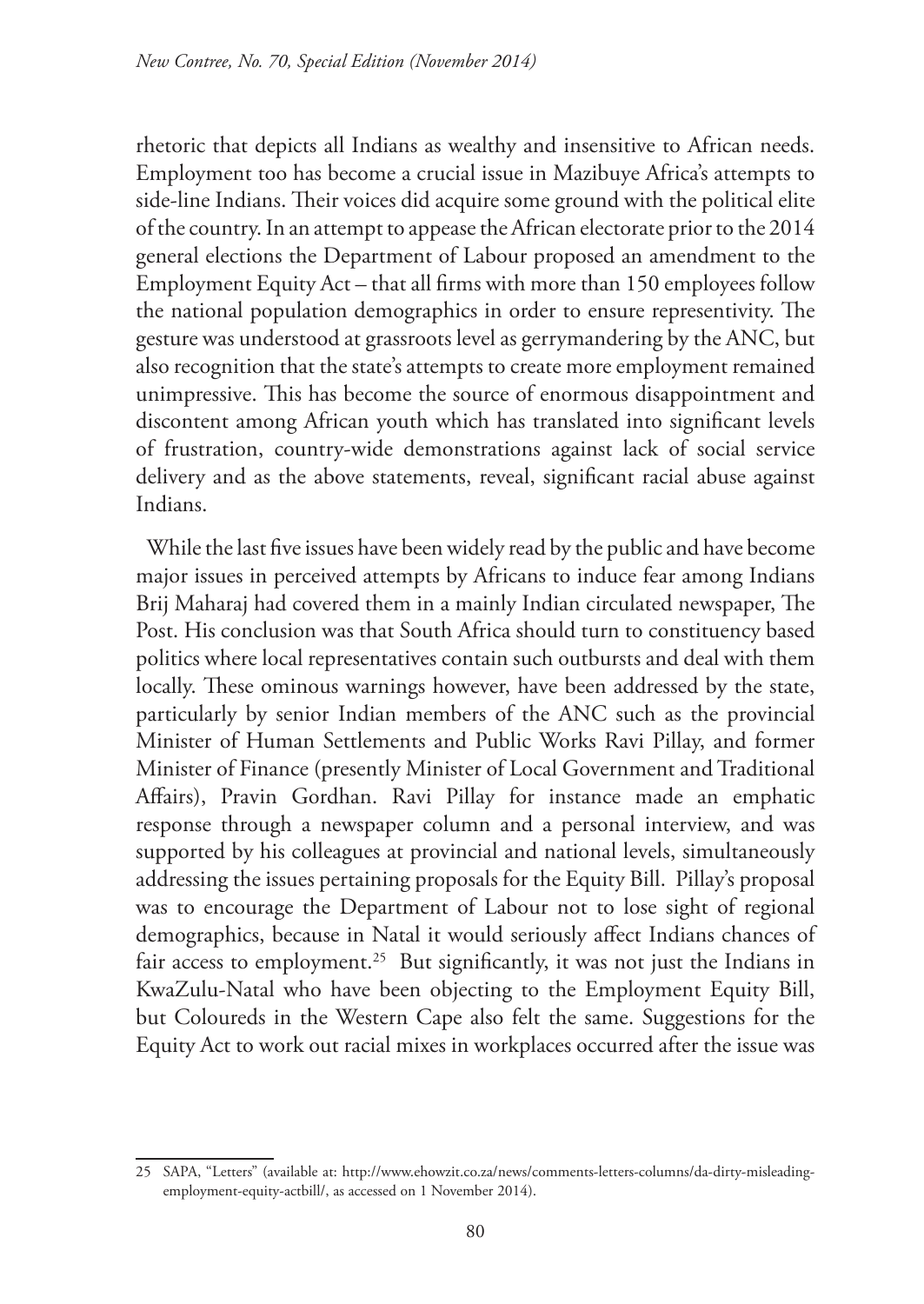challenged in the Western Cape with the decision favouring the 10 applicants who were employees (Coloured) of the Department of Correctional Services.<sup>26</sup> The judge had ruled that the Department of Correctional Services application of the Equity Act was unfair because Coloureds, like Indians and Africans, are classified "Black", and that they should have taken both regional and national demographics into consideration. The issue was especially about promotions in the Department of Correctional Services. After the ANC won a significant majority in the 7 May 2014 election proposals to the Equity Act were withdrawn. But there is a prevalent understanding that the proposal had entrenched different perceptions in the minds among lay people of the public. Among Indians, it was another instance of being used as political footballs in a situation where the governing party is unable to deliver nationally on its promises for job creation; but to Africans it still remains as a situation of Indians and Coloureds taking their jobs.

#### **Conclusion**

Much of the evidence that appears here is a matter of public record. While no overt public statement matches the vitriol that is mentioned in the foregoing discussion, it was not the intention here to deny likely prevalence of either overt or covert racism by Indians against other race groups in South Africa. However, at least two common denominators emerge viz. the misperception that Indians tend to dominate in both business and paid employment; at times of hardship in business and acquisition of employment they were taunted to return to India. But the discriminatory practices in Natal by Whites against Indians in the nineteenth and twentieth centuries arose out of significantly different socio-political and material circumstances than those that prevail in the second decade of the twentieth-first century by Africans. In the nineteenth century the African voice was virtually irrelevant and it was for the first time that Whites faced entrepreneurial competition in Natal from another racial category. By the twentieth century White domination had consolidated to a point that seemingly made the African ability to challenge them unthinkable. And with Indians being a dismal minority of no more than 3 per cent of the population, the chances of them becoming a formidable threat were nil. Not too long after the first general democratic elections the first signs of

<sup>26</sup> SAPA, "Judgment reserved in warders equity case" (available at: http://www.iol.co.za/news/crime-courts/ judgment-reserved-in-warders-equity-case-1.1640301#.VC6sc01xnIU, as accessed on 1 November 2014).